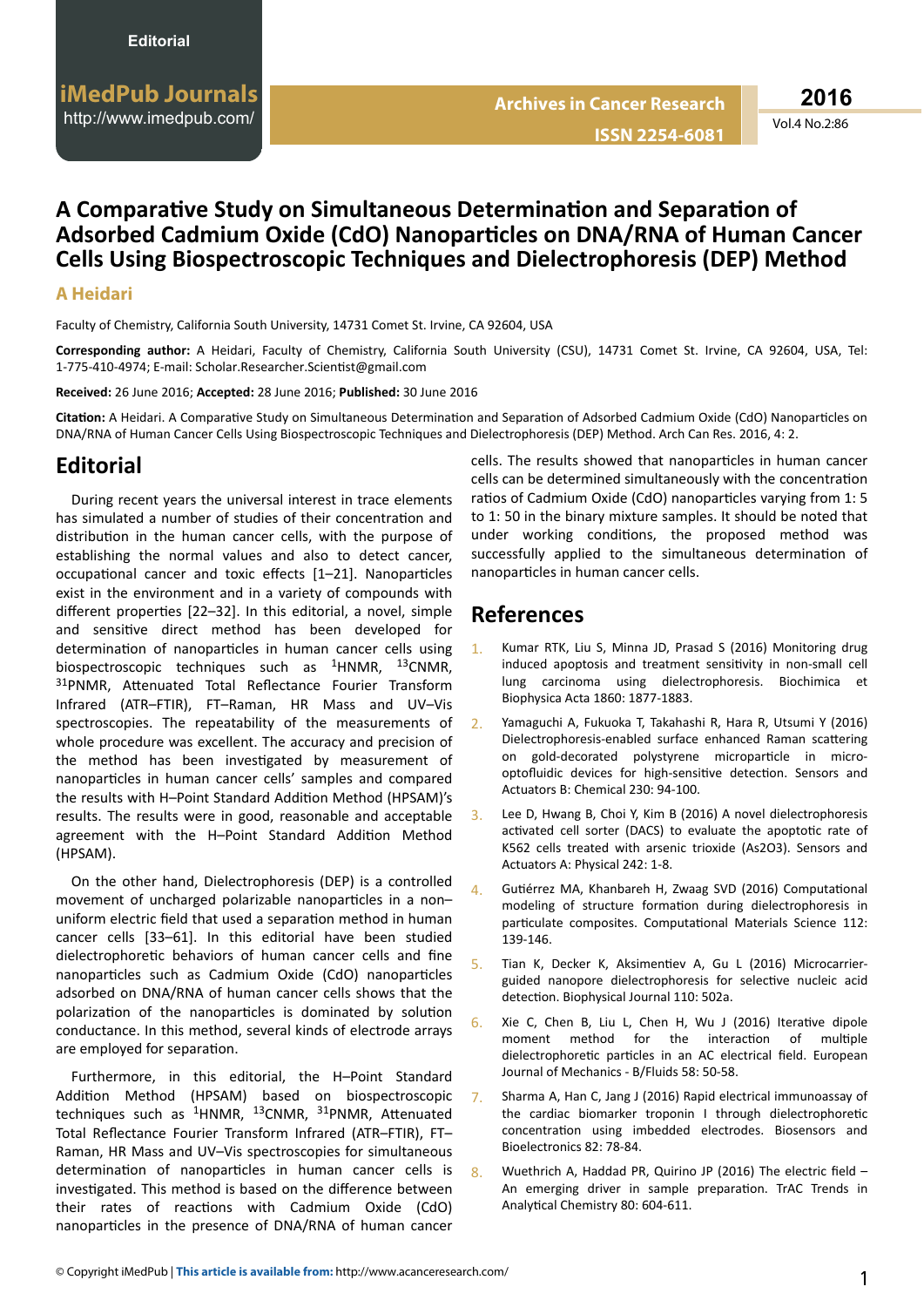- 9. Smallwood J, Praeger M, Chippendale R, Lewin P (2016) Dielectrophoretic adhesion of 50–300 μm particles under ambient atmospheric conditions. Journal of Electrostatics 82: 1-6.
- 10. Chuang C, Du Y, Wu T, Chen C, Lee D, et al. (2016) Immunosensor for the ultrasensitive and quantitative detection of bladder cancer in point of care testing. Biosensors and Bioelectronics 84: 126-132.
- 11. Oliva-Avilés AI, Zozulya VV, Gamboa F, Avilés F (2016) Dynamic evolution of interacting carbon nanotubes suspended in a fluid using a dielectrophoretic framework. Physica E: Lowdimensional Systems and Nanostructures 83: 7-21.
- 12. Magliano A, Camarda M, Lombardo SF, Martino RD, Cascio M, et al. (2016) Elution time changes due to anomalous DEP effects in microchannels under uniform and non-uniform electric fields. Sensing and Bio-Sensing Research 8: 59-64.
- 13. Sano N, Tanemori Y, Tamon H (2016) A selective dielectrophoretic particle separator using flat electrodes covered with vertically aligned carbon nanotubes. Chemical Engineering Science 144: 321-325.
- 14. Liu W, Wang C, Ding H, Shao J, Ding Y (2016) AC electric field induced dielectrophoretic assembly behavior of gold nanoparticles in a wide frequency range. Applied Surface Science 370: 184-192.
- 15. Baldo S, Buccheri S, Ballo A, Camarda M, Magna AL, et al. (2016) Carbon nanotube-based sensing devices for human Arginase-1 detection. Sensing and Bio-Sensing Research. 7: 168-173.
- 16. Bakewell DJ, Bailey J, Holmes D (2016) Exploring and evaluating micro-environment and nanoparticle dielectrophoretic-induced interactions with image analysis methods. Materials Today: Proceedings 3: 867-874.
- 17. Dash S, Mohanty S, Pradhan S, Mishra BK (2016) CFD design of a microfluidic device for continuous dielectrophoretic separation of charged gold nanoparticles. Journal of the Taiwan Institute of Chemical Engineers 58: 39-48.
- 18. St. Kreibik CV (2016) Layer dielectrochromatography—under external alternating current, LDEC, in forced-flow layer chromatography, Ernő Tyihák (ed.), Elsevier, Boston 285-345.
- 19. Mavrogiannis N, Crivellari F, Gagnon ZR (2016) Label-free biomolecular detection at electrically displaced liquid interfaces using interfacial electrokinetic transduction (IET). Biosensors and Bioelectronics 77: 790-798.
- 20. Martino RD, Camarda M, Cascio M, Gallo M, Magliano A, et al. (2016) Analysis of the role of elution buffers on the separation capabilities of dielectrophoretic devices. Sensing and Bio-Sensing Research 7: 162-167.
- 21. Hyon J, Seo C, Yoo I, Song S, Kang Y (2016) Glassy photonic inks encapsulated in core–shell microcapsules for local electric field sensors. Sensors and Actuators B: Chemical 223: 878-883.
- 22. Miccio L, Marchesano V, Mugnano M, Grilli S, Ferraro P (2016) Light induced DEP for immobilizing and orienting *Escherichia coli* bacteria. Optics and Lasers in Engineering 76: 34-39.
- 23. Cui H, Cheng C, Lin X, Wu J, Chen J, et al. (2016) Rapid and sensitive detection of small biomolecule by capacitive sensing and low field AC electrothermal effect. Sensors and Actuators B: Chemical 226: 245-253.
- 24. Karle M, Vashist SK, Zengerle R, Stetten FV (2016) Microfluidic solutions enabling continuous processing and monitoring of biological samples: A review. Analytica Chimica Acta 929: 1-22.
- $25.$  Leahy S, Lai Y (2016) An hourglass design with electrokinetic sampling and electrothermal actuation for micro biosensors. Sensors and Actuators B: Chemical 223: 123-130.
- 26. Samanta A, Nandan B, Srivastava RK (2016) Morphology of electrospun fibers derived from high internal phase emulsions. Journal of Colloid and Interface Science 471: 29-36.
- 27. Charoonrak N, Tungkavet T, Sirivat A, Lerdwijitjarud W (2016) Poly(p-phenylene)/crosslinked poly(ε-caprolactone) blends as highly electroactive materials. Materials Chemistry and Physics 171: 359-366.
- 28. Lee M, Kim D (2016) Au nanoparticles attached carbon nanotubes as a high performance active element in field effect transistor. Materials Chemistry and Physics 179: 103-109.
- 29. Kumar D, Kumar I, Chaturvedi P, Chouksey A, Tandon RP, et al. (2016) Study of simultaneous reversible and irreversible adsorption on single-walled carbon nanotube gas sensor. Materials Chemistry and Physics 177: 276-282.
- 30. Sangwan W, Petcharoen K, Paradee N, Lerdwijitjarud W, Sirivat A (2016) Electrically responsive materials based on polycarbazole/ sodium alginate hydrogel blend for soft and flexible actuator application. Carbohydrate Polymers 151: 213-222.
- $31.$  Vikash K, Pouya R (2016) Magnetic focusing and hydrodynamic deflection of micro-particles in a microdevice. Biophysical Journal 110: 503.
- 32. Siddharth D, Yaron C, Anthony B, Cees D (2016) A microfluidic platform to produce and manipulate liposomes - towards synthetic cells on chip. Biophysical Journal 110: 17.
- 33. Xiaohong J, Meng Y, He L, Li L, Du Z (2016) Optoelectronic properties of one-dimensional fullerene nanorods. Materials Letters 176: 52-55.
- 34. Kasif T (2016) Photoresponse characteristics of silicon carbide nanowires. Microelectronic Engineering 162: 79-81.
- 35. Matta C, Lewis R, Barrett-Jolley R, Labeed FH, Hughes MP, et al. (2016) Ion channel expression and function in a chondrogenic progenitor cell line derived from osteoarthritic cartilage. Osteoarthritis and Cartilage 24: 141.
- 36. Sang WL (2016) Mechanical properties of suspended individual carbon nanotube studied by atomic force microscope. Synthetic Metals 216: 88-92.
- 37. Yizhi S, Huabing Y, Wei EH (2016) Raman activated cell sorting. Current Opinion in Chemical Biology 33: 1-8.
- 38. Constantin L, Reasmey T, Julien D, Simon T, Gábor M, et al. (2016) Unidirectional electric field-induced spin-state switching in spin crossover based microelectronic devices, Chemical Physics Letters 644: 138-141.
- 39. Kiho K, Jooheon K (2016) Magnetic aligned AlN/epoxy composite for thermal conductivity enhancement at low filler content, Composites Part B: Engineering 93: 67-74.
- 40. Qitao Z, Taesung K (2016) Review of microfluidic approaches for surface-enhanced Raman scattering, Sensors and Actuators B: Chemical 227: 504-514.
- 41. Guimei Y, Kunpeng L, Wen J (2016) Antibody-based affinity cryo-EM grid. Methods 100: 16-24.
- 42. Karat P, Anuvat S (2016) Magneto-electro-responsive material based on magnetite nanoparticles/polyurethane composites, Materials Science and Engineering: C 61: 312-323.